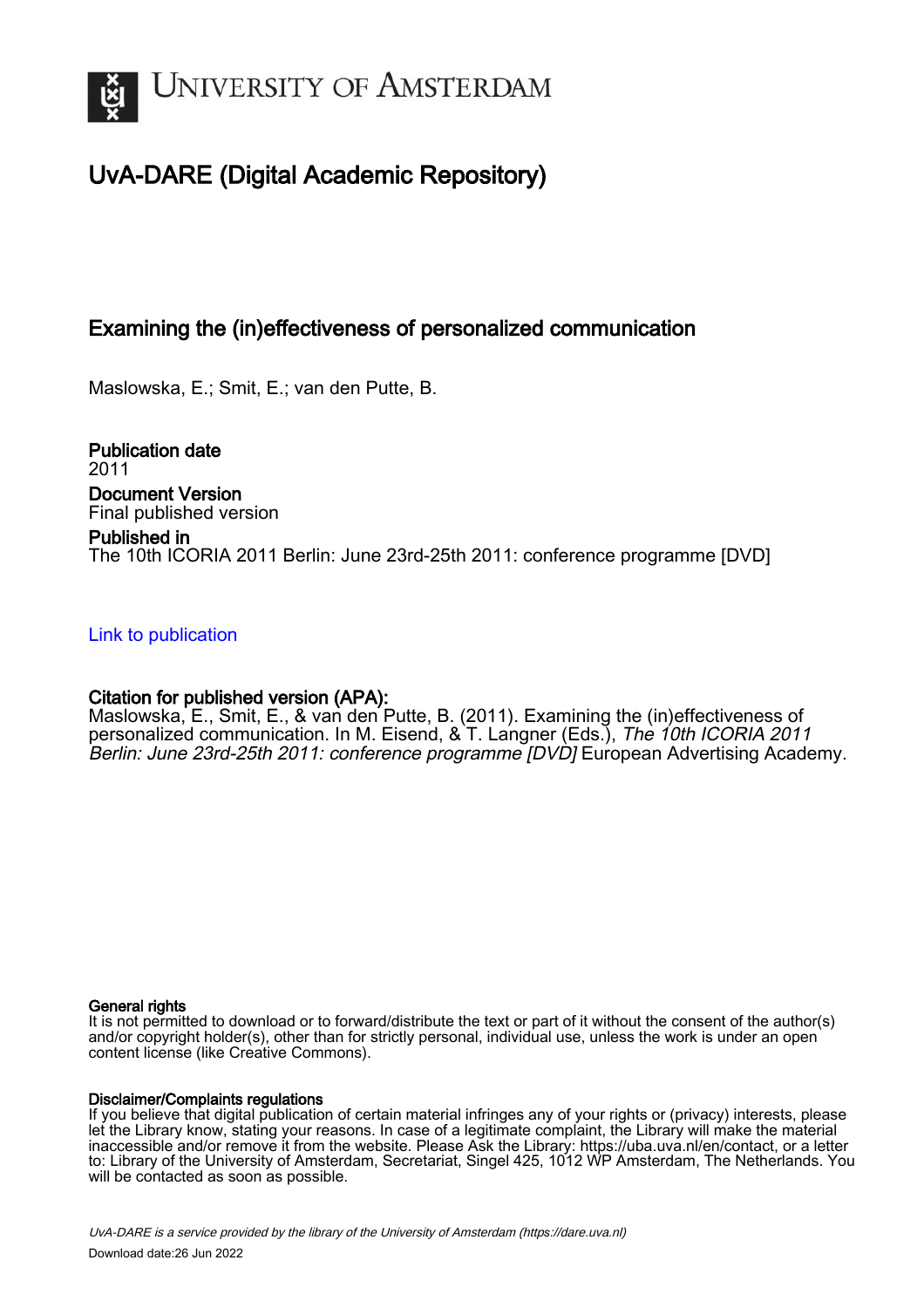## **EXAMINING THE (IN)EFFECTIVENESS OF PERSONALIZED COMMUNICATION**

Ewa Maslowska, ASCoR, University of Amsterdam, the Netherlands Edith Smit, ASCoR, University of Amsterdam, the Netherlands Bas van den Putte, ASCoR, University of Amsterdam, the Netherlands

Corresponding author: Ewa Masłowska PhD Student Amsterdam School of Communication Research University of Amsterdam Kloveniersburgwal 48 1012 CX Amsterdam The Netherlands E-mail: [e.h.maslowska@uva.nl](mailto:e.h.maslowska@uva.nl) Tel: +31 205 257 368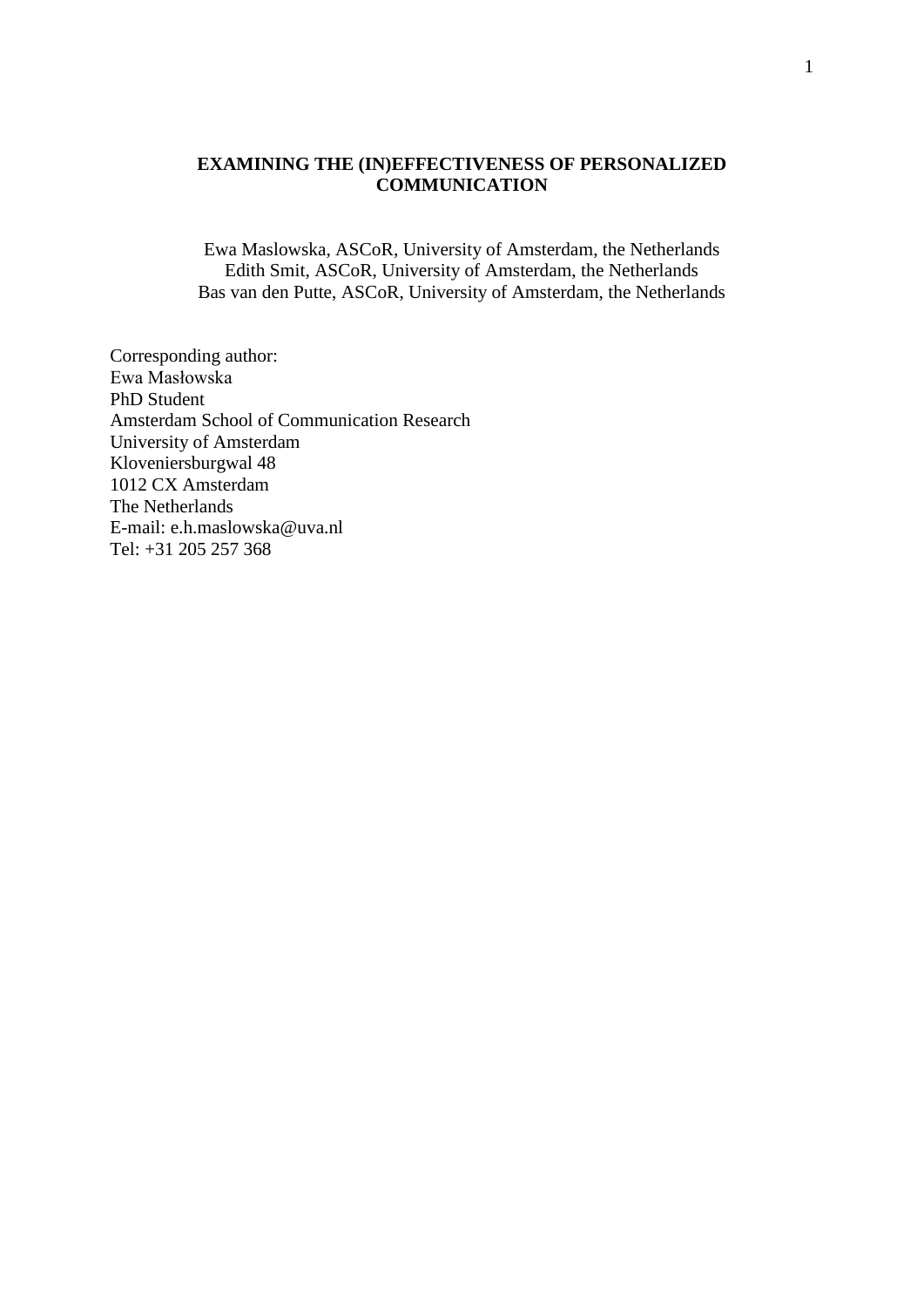## **EXAMINING THE (IN)EFFECTIVENESS OF PERSONALIZED COMMUNICATION**

#### **ABSTRACT**

Personalized communication has become a very popular marketing strategy, but the research on its effectiveness is still limited. This study examined the persuasiveness of personalized digital newsletters in terms of increased attention, cognitive activity, evaluation, attitude, intention, and behavior. Participants  $(N = 289)$  were randomly exposed to one of five experimental conditions, namely generic, identification, raising expectation, contextualization, and combined condition. The personalized messages were not found to be more persuasive than the generic message. The effects were moderated by individuals' need for cognition and privacy concerns. Theoretical and practical implications are discussed.

#### **INTRODUCTION**

Personalization is a (marketing) communication strategy that aims to create communication in which information about the recipient is used to refer to some aspects of his or her *self* (Kalyanaraman et al., 2010). Personalization tactic that has gained prominence in current direct marketing is that of addressing the consumer by including personalization *cues* – recognizable aspects of a person, such as a name, date of birth, the place of residence – in a general message (Dijsktra 2008).

Whereas personalization is broadly utilized (JupiterResearch, 2007), there is paucity in research on effects of personalized communication. Some authors have proven personalized communication to enhance attention and elaboration (Tam & Ho, 2005), lead to a more positive attitude (Kalyanaraman & Sundar, 2006), and increase response rate (Ansari & Mela, 2003). Other studies, however, have failed to document positive effects of personalization (e.g., Bull, et al., 1999; Authors, 2010). Moreover, only a few studies have compared personalized materials with nonpersonalized materials (Dijkstra, 2008). Also, the question of whether different personalization strategies lead to different effects has yet to be addressed (Hawkins et al., 2008). Finally, the role of personal factors has been hardly studied (Ho et al., 2008). Therefore, this study intended to compare nonpersonalized communication with different personalization strategies while taking personal factors into account.

#### **Personalized Communication**

Personalization is often used within the context of web-based communication, for instance, in personalized web pages, digital newsletters, and e-commerce. The main aim of personalization is to make the message more meaningful and persuasive. The message is tailored to the receiver by incorporating personalization cues in a general text (Dijkstra, 2005). Personalization cues can be categorized in three personalization strategies distinguished be Hawkins et al. (2008). The first strategy is *identification*. Examples of identification cues are: a name, personal pictures, or the recognition of the recipient's birthday. The second way of personalizing a message is to *raise the expectation* that the message is customized by including overt claims of customization ("This offer is just for you!"). The last possibility to personalize a message is to frame it in a meaningful context. *Contextualization* is done by referring, for example, to the recipient's role as a student, or to the recipient's hometown.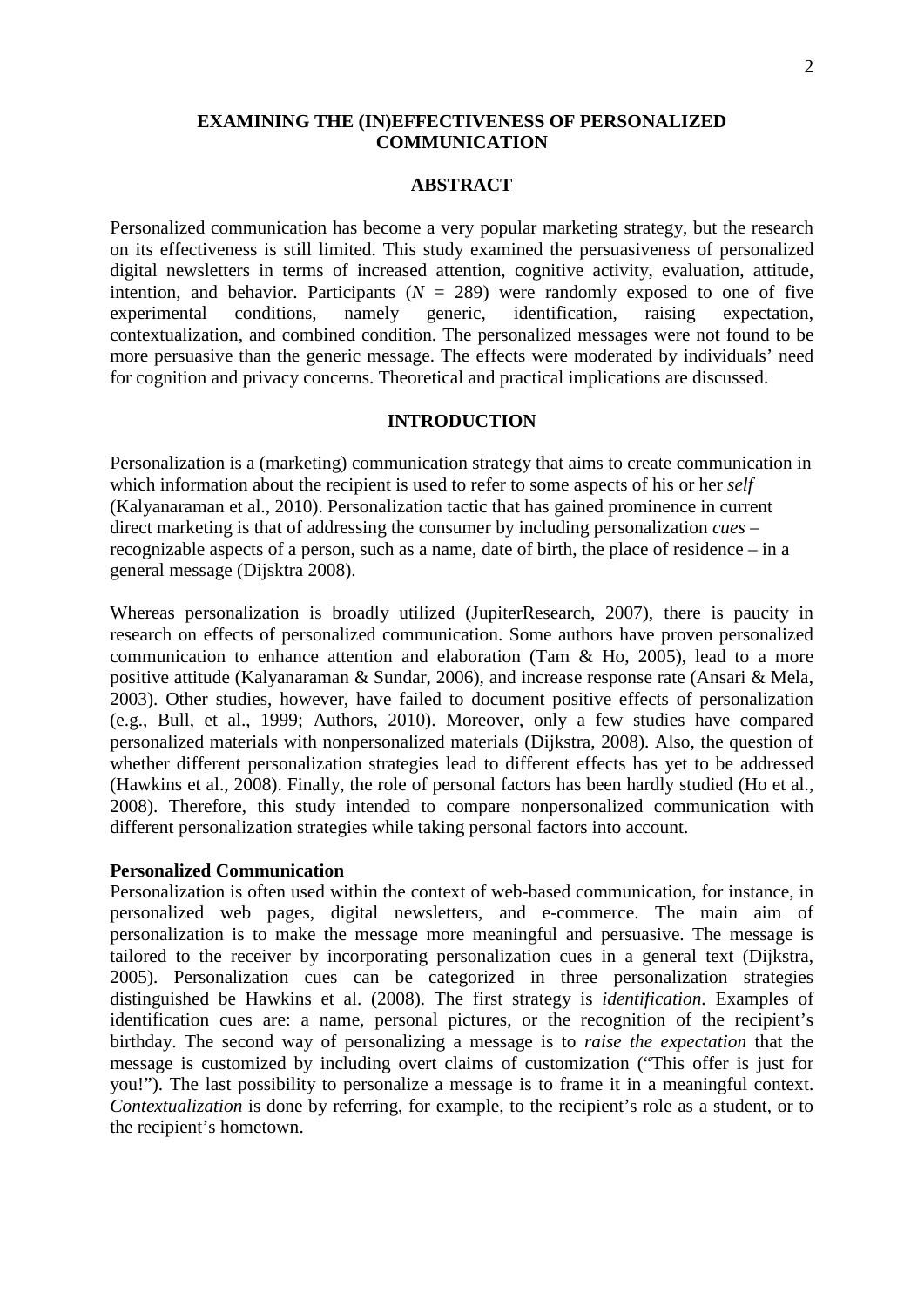Personalized communication may be effective because it includes personal information, such as name, address, which refers to the individual's *self*. People are cognitively sensitive to such information; therefore, personalized cues activate self-referencing. This means that both the cues and the content of the personalized message are processed in the context of self (Dijkstra, 2008). This make the message personally relevant (Dijkstra, 2008). According to elaboration likelihood model, people process personally relevant messages via the central route of processing (Petty & Cacioppo, 1979). Personalized communication leads to more cognitive activity; individuals pay more attention to and better memorize the message (Rogers et al., 1997). Moreover, the communication exerts more influence on behavior (Hunt & McDaniel, 1993). Therefore, personalized communication is able to influence attitude certainty and strengthen the attitude-behavior relationship, which makes influencing individuals more likely (Petty & Briñol, 2008). Based on this reasoning, we expected personalized communication to lead to stronger persuasion effects than generic communication.

## **Moderating Factors**

Individual characteristics may be at the bottom of the mixed findings concerning personalization effectiveness. The reason why some researchers have not found personalization to be effective may be that consumers are becoming concerned about their *privacy* (Langheinrich et al. 1999). Consumers' feeling that they have lost control over their privacy (Nowak & Phelps, 1997) may result in resistance to sharing individual information (Rubini, 2001). Moreover, privacy concerns may evoke reactance to personalized communication. Therefore, we expected personalization to be less effective among individuals concerned with privacy.

Personalization acknowledges individuality of each recipient, and thus differentiates each of them from others, which makes people feel unique (Kalyanaraman & Sundar, 2006). Individuals pursue to maintain a sense of being special and derive satisfaction from the perception they are different (Simson & Nowilis, 2000). Therefore, personalization may be more effective among individuals with high *need for uniqueness*.

*Need for cognition*, a personal trait which reflects the extent to which individuals engage in and enjoy effortful cognitive activities (Cacioppo et al., 1983), may moderate personalization effectiveness by influencing the depth of information processing (Tom & Ho, 2005). Ho et al. (2008) found that individuals with a higher need for cognition prefer more personalized content. On the basis of need for cognition theory as well as on recent empirical findings (Ho et al., 2008), we hypothesized that higher need for cognition would enhance the persuasive effect of personalized messages.

#### **METHOD**

#### **Participants**

Our predictions were tested in an experiment. The sample consisted of Dutch undergraduate students ( $N = 289$ , 72.7 % female,  $M_{age} = 19.64$ ,  $SD = 2.12$ ) who were voluntary members of an existing student survey panel.

## **Materials**

Digital messages that advertised the University Sport Center (USC) served as stimulus material. The messages were developed on the basis of the original USC newsletter during two focus groups with students ( $N = 10$ ), and pre-tested among students ( $N = 64$ ). The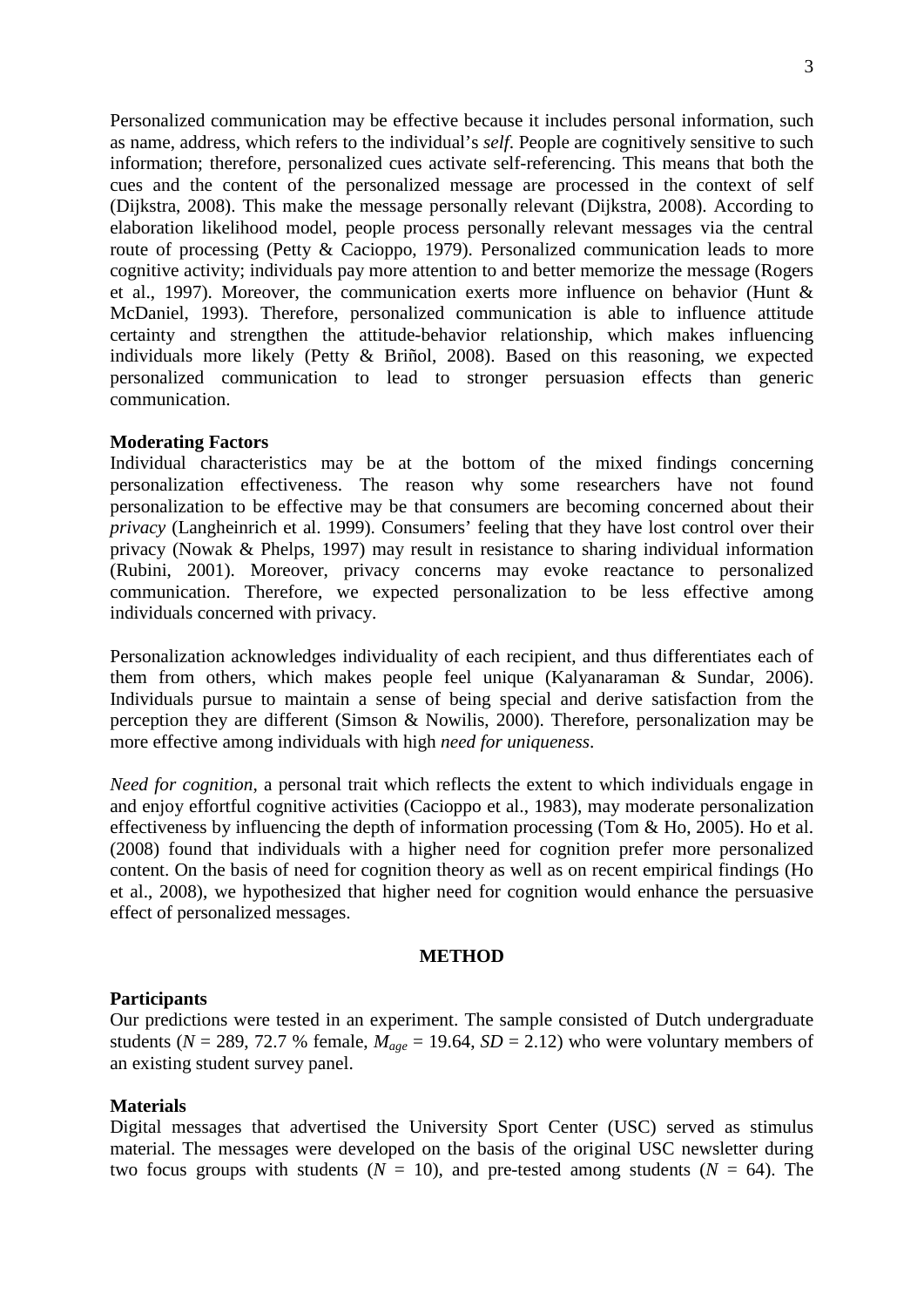messages were similar in length and layout, and encompassed information on sports, locations, and prices at USC. Five versions of the newsletter were created that differed in personalization strategy: generic (no personalization), identification, raising expectation, contextualization (female and male version), and a combined condition (all three strategies included).

## **Procedure**

Participants were randomly exposed to one of the five following versions of a message: generic ( $n = 61$ ), identification ( $n = 65$ ), raising expectation of customization ( $n = 59$ ), contextualization  $(n = 41)$ , combination  $(n = 63)$ . There were no differences between participants in these five conditions in terms of demographic variables (i.e., age, gender, year of joining the university). Participants received a link to the online survey. First, they were asked to respond to a few questions (e.g., about their gender or name). Later, they did a filler task. After that, they were exposed to one of the messages. Finally, participants were asked to fill in the survey.

## **Measures**

In all conditions, the same questions were asked. The first part of the questionnaire included demographic questions. The second part measured dependent variables: attention, processing, recall, attitude, evaluation, and intention as well as manipulation check. The third part of the questionnaire measured moderating variables: need for cognition, consumers' need for uniqueness, and privacy concerns. Finally, in the last part of the questionnaire, additional demographic questions were asked. A behavioral measure was posed at the end of the survey.

Awareness of personalization was assessed via a 10-item scale answered on a five-point Likert scale: "Do you think that the newsletter was created especially for you?", "Did you have an impression of being personally addressed in the newsletter" ( $\alpha$  = .85). Attention was measured by the question "How thorough did you read the newsletter?" with four possible answers: *not at all*, *only scanned*, *read it partially*, and *read it all*. Cognitive activity was measured following the guidelines of Petty and Cacioppo (1981). Participants were asked to write down all they had been thinking about while reading the newsletter. The number and tone of all thoughts were coded by two coders (not including the author). To measure intercoder reliability, intraclass correlation coefficients in a two-way random model with an absolute agreement were calculated for positive (ICC = .40,  $\alpha$  = .58) and negative (ICC = .45,  $\alpha$  = .64) thoughts about the content of the message. Weighting was applied according to Petty and Cacioppo (1981). Evaluation of the newsletter was measured with a grade as used within the university  $(1 = low, 10 = high)$ . Attitudes towards the message, as well as attitudes towards USC, were measured via five 10- and five-point semantic differentials (e.g., *bad quality-good quality*, *not nice-nice,* α = .90, α = .92, respectively). Intention was measured with two questions: "How probable is that you will contact USC?" and "How probable is that you will join USC?" answered on a scale anchored 1 (*very improbable*) to 5 (*very probable*). A behavioral measure was also introduced. At the end of the questionnaire, individuals were given the option to go to the USC website in order to get more information.

Personal characteristics were measured with multi-item Likert scales anchored by 1 (*totally disagree*) to 5 (*totally agree*). Individuals' need for cognition was measured by selecting the five items with the highest factor loadings and item-total correlations from the 34-item Need for Cognition Scale (Cacioppo & Petty, 1982). These five items scored high in a Dutch sample as well; however, an additional sixth item was added based on item-total correlations in this sample (Pieters et al., 1987). Example items are: "Thinking is not my idea of fun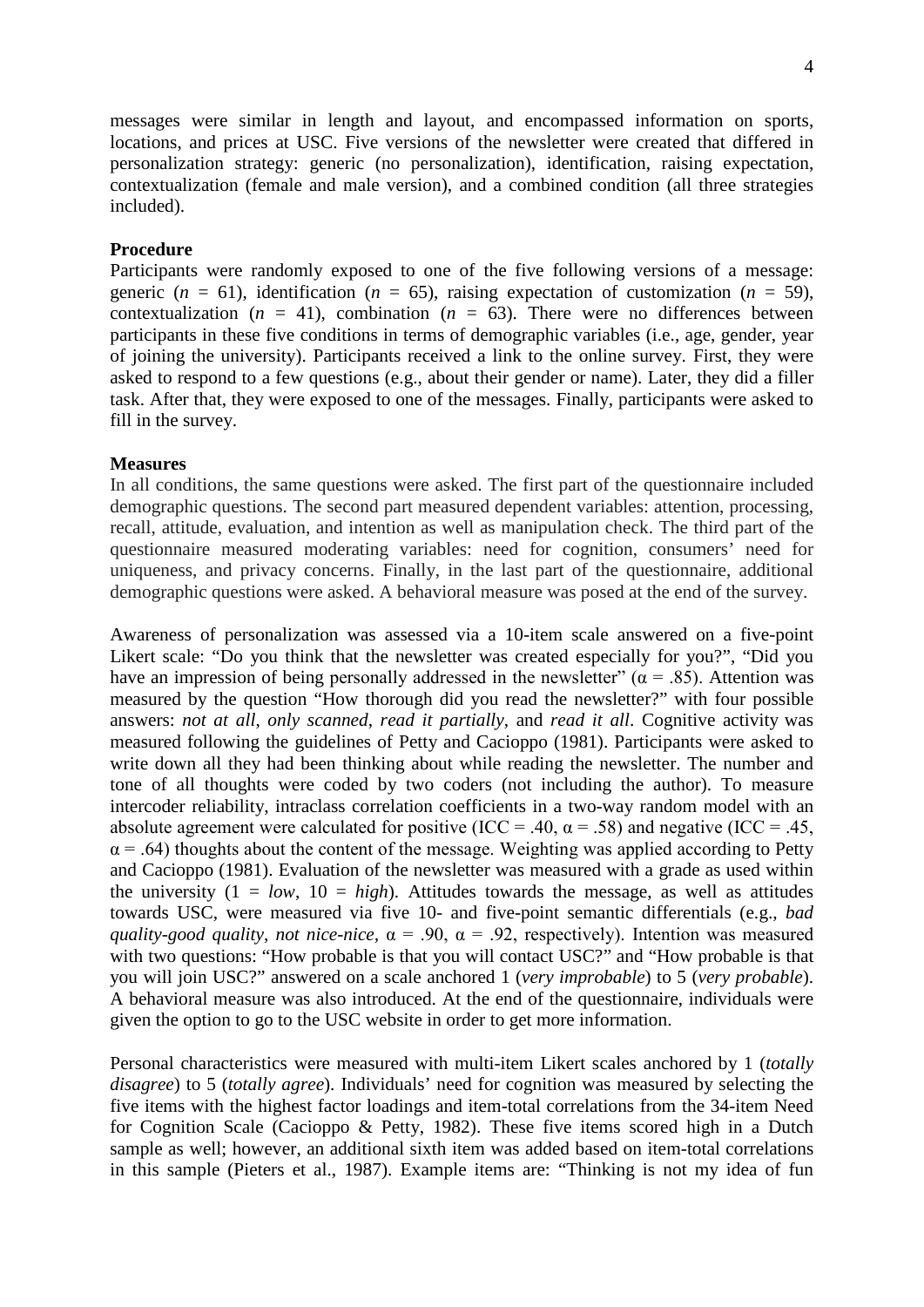(reversed)" and "I would prefer complex to simple problems". This scale had a Cronbach's alpha of .76. Respondents' need for uniqueness (CNFU) was measured by selecting nine items with the highest factor loadings from the 12-item Consumers' Need for Uniqueness scale (Ruvio, Shoam, & Makovec Brenčič, 2008) ( $\alpha$  = .84). An example of an item is: "I often combine my possessions in such a way that I create a personal image that cannot be duplicated." To measure privacy concern (PC), the three-item Global Information Privacy Concern scale was used (Malhotra et al., 2004;  $\alpha = .80$ ). An example is: "I am concerned about threats to my personal privacy today."

#### **RESULTS**

The manipulation check showed that personalization manipulation was overall successful,  $F(4, 284) = 6.17$ ,  $p < .001$ ,  $\eta^2 = .08$ . However, based on Bonferroni analysis, only the combined condition differed significantly from the generic condition  $(p < .001)$ . Therefore, only those two conditions were included in further analyses (Table 1).

To test main effects of personalization, one-way ANOVA with the condition as an independent variable and attention, evaluation, attitude, intention, thoughts, and behavior as dependent variables was employed. However, it did not reveal any significant main effect (Table 2). Therefore, we could not support our expectation that personalized communication leads to stronger persuasion effects than generic communication.

To test moderating role of need for cognition, consumers' need for uniqueness, and privacy concerns, regression analysis was performed with the condition as an independent variable (dummy coded), the personal characteristics (standardized), and the interaction between the condition and the personal characteristics as predictors, and respectively, standardized dependent variables. To assess the difference between conditions among individuals with low (-1 SD) and high (+1 SD) personal characteristic, analyses of covariance with estimated marginal means were run.

Regression analysis showed that NFC significantly moderated effect of the condition on attention ( $\beta$  = -.31,  $t$  = -2.51,  $p$  = .013). The simple slope analysis revealed significance of the slope for the combined condition ( $b = -0.34$ ,  $p = 0.01$ ), but not for the generic condition ( $b = 0.11$ ,  $p = .38$ ). Individuals with low NFC paid significantly more attention to the combined condition than to the generic condition,  $F(1, 120) = 5.99$ ,  $p = .02$  (Figure 1). This contradicts our expectations that NFC will strengthen the persuasion effects of personalized communication.

Interaction analysis also showed the moderating role of PC on evaluation of the newsletter ( *β*  $= -0.34$ ,  $t = -2.42$ ,  $p = 0.017$ ). The simple slope analysis revealed that the slope for the combined condition ( $b = -0.34$ ,  $p = 0.01$ ) was significant, but the slope for the generic condition  $(b = .00, p = .99)$  was not. Analysis of covariance did not revealed significant differences between the conditions among individuals with either high or low PC (Figure 2).

PC was also found to moderate the effect of the condition on the positivity of thoughts elicited by the communication ( $\beta$  = -.36,  $t$  = -2.47,  $p$  = .015). However, neither the generic condition slope (  $b = .20$ ,  $p = .13$ ) nor the combined condition slope ( $b = -.18$ ,  $p = .11$ ) was significant. However, the difference between the generic and combined conditions was significant among participants with high PC,  $F(1, 117) = 4.54$ ,  $p = .04$ , who had more positive thoughts when exposed to the generic condition than when exposed to the combined one (Figure 3). These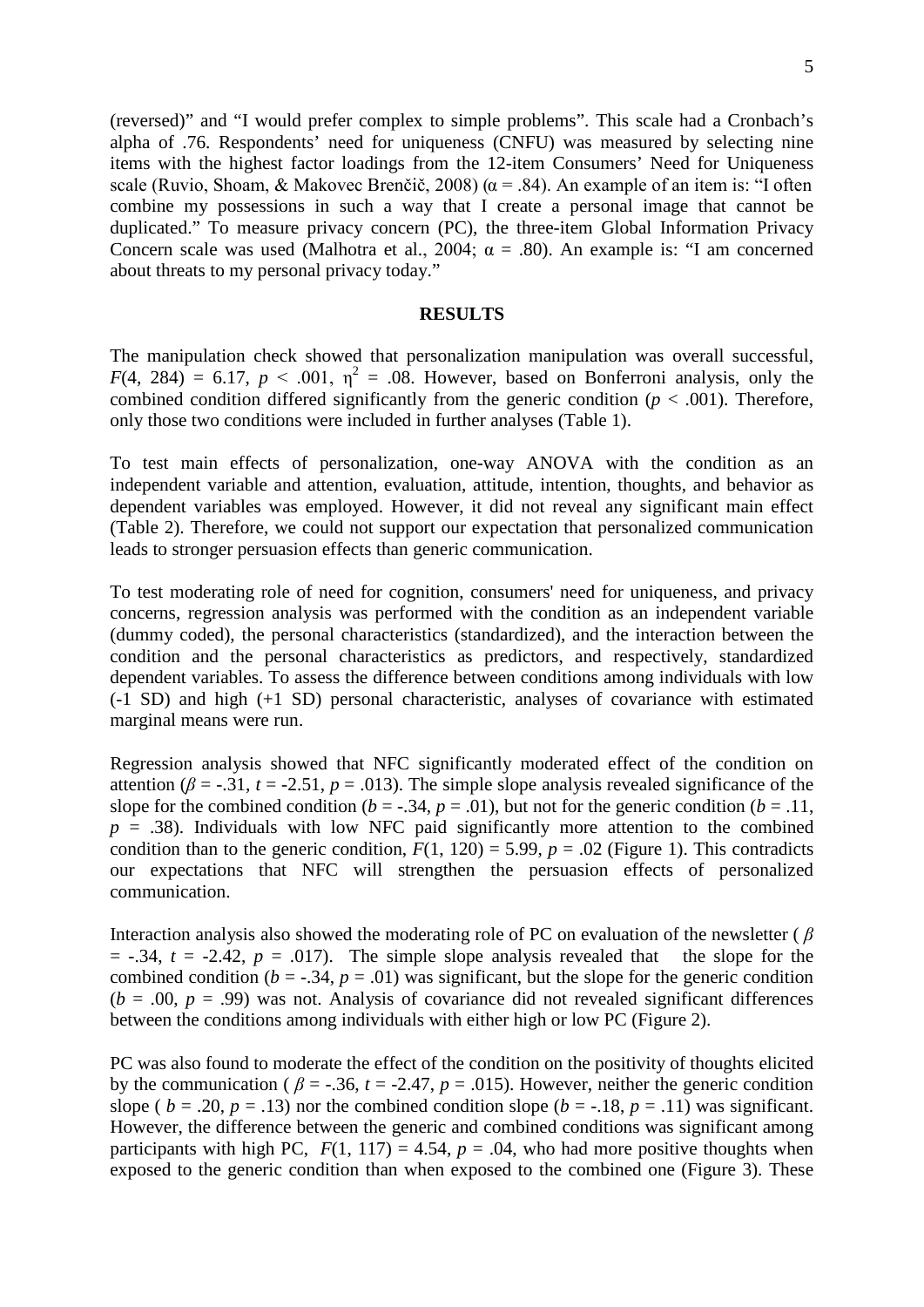results seem to support our idea of negative influence of PC on the effectiveness of personalization.

#### **DISCUSSION**

The aim of this study was to examine the persuasiveness of different strategies of personalization. In addition, the moderating role of personal characteristics was taken into account. Again, we did not find personalized communication to be more persuasive than generic communication. Moreover, it was only slightly moderated by personal factors, namely by need for cognition and privacy concerns. Interestingly, individuals with low need for cognition paid more attention to the personalized condition, which combined all strategies, than to the generic condition. In accordance with our expectations, we found that privacy concerns inhibit persuasion effects of personalization.

An explanation for the overall lack of differences between conditions might be that personalization cues signal the attempt of persuasion, instead of relevance of the message (Petty & Cacioppo, 1986), which may cause reactance towards it. Moreover, when personalization is not justified (Bernett White et al., 2008) or perceived as honest (de Pechpeyrou & Desmet, 2007), it can decrease the attitude.

Concerning the personal characteristics, the moderating role of need for cognition seem to support an idea that personalization does not work via the central, but the peripheral route of processing. Personalization cues neither change the quality of the content itself, nor provide any persuasive information (Dijkstra, 2008), therefore, they may work as heuristics. It seems that they attracted attention from individuals with low need for cognition who are usually more interested in peripheral cues (Haugtvedt et al., 1992; Cacioppo, et al., 1986) as they are less motivated to elaborate (Bosnjak et al., 2007). The moderating role of privacy concerns proved that personalization may lead to negative response of individuals concerned about their privacy.

The current study was a replication of a previous study that proved that personalization was not as effective as it was believed (Authors, 2010). It showed that personalized communication does not seem to work. It showed that the ineffectiveness of personalization cannot be blamed on its dose, as it was suggested before (Dijkstra, 2008). The inclusion of personal factors proved that consumers who care about their privacy respond negatively to personalized communication. The results of the study suggest a need for a natural-settings research. Because information processing is the theoretical background that can explain the effectiveness of personalization, the role of arguments' strength, perceived relevance, and perceived involvement could be included. As the results of need for cognition suggested, more focus should be placed both on the mechanism of personalization and on moderators of personalization's efficacy. Our findings also have practical implications for the e-mail marketing. It appears that personalizing messages–by including personalization cues–does not make them more persuasive. Therefore, companies aiming to create more effective communication may want to consider other strategies than personalization.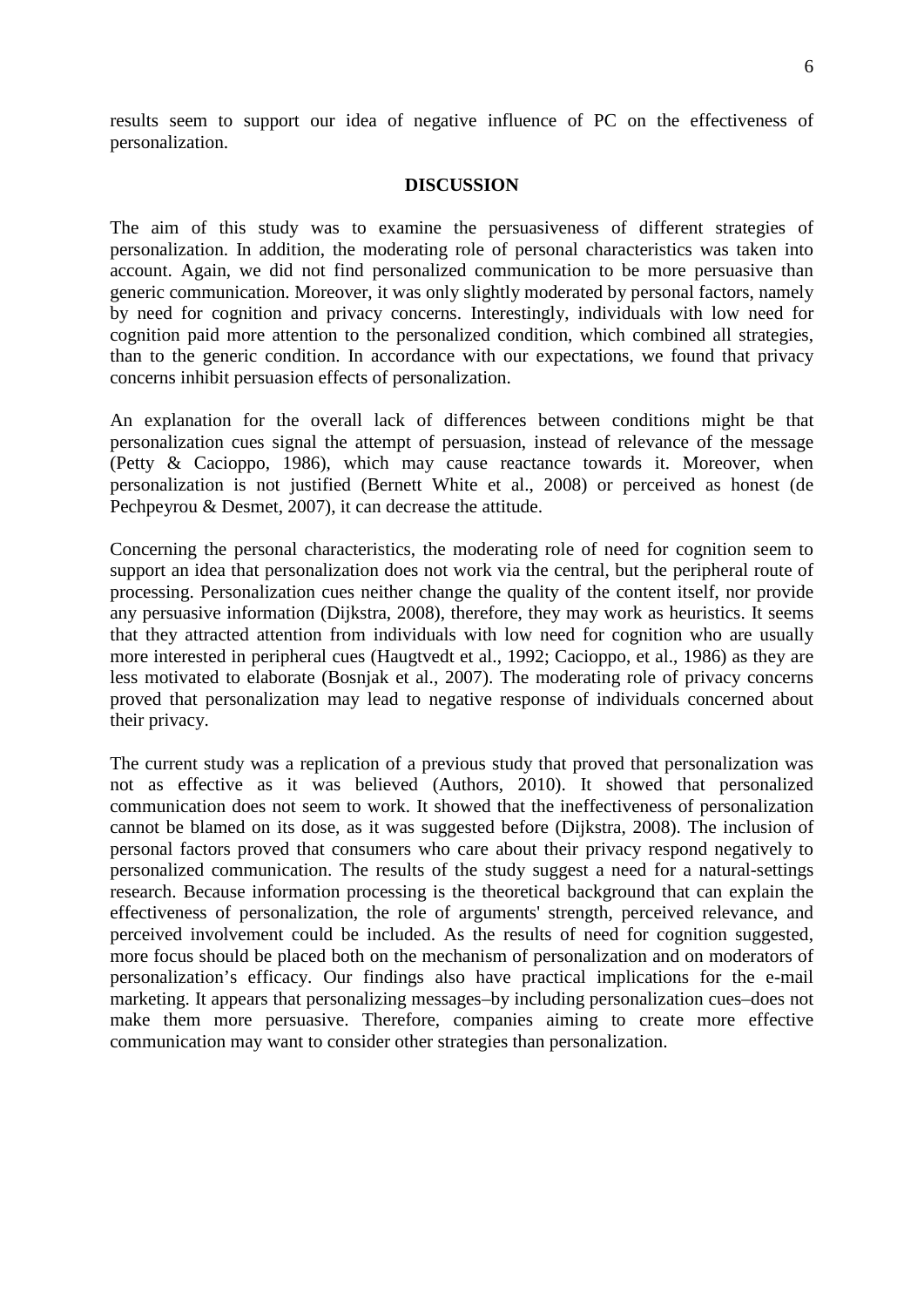#### **REFERENCES**

- Ansari, A., & Mela, C. F. (2003). E-Customization. Journal of Marketing Research, 40(2), 131-145.
- Authors. (2010). "Dear John Is Not Enough" Investigating the Effects of Personalized E-Mail Advertising. Paper presented at the eight European Advertising Academy conference (ICORIA), Madrid, Spain.
- Beier, J., & Kalyanaraman, S. (2008). The psychological appeal of "MyNews.com:" The interplay between customization and recommendation sources in news Websites. Paper presented at the 58<sup>th</sup> annual convention of the <u>International Communication</u> Association, Montreal, Canada.
- Bernett White, T. B., Zahay, D. L., Thorbjørnsen, H., & Shavitt, S. (2008). Getting too personal: Reactance to highly personalised email solicitations. Marketing Letters, 19, 39–50.
- Bull, F. C., Kreuter, M. W., & Scharff, D. P. (1999). Effects of tailored, personalized, and general health messages on physical activity. Patient Education and Counseling, 36, 181–192.
- Dijkstra, A. (2005). Working mechanisms of computer-tailored health education: evidence from smoking cessation. Health Education Research, 20, 527-539.
- Dijkstra, A. (2008). The Psychology of Tailoring-Ingredients in Computer-Tailored Persuasion. Social and Personality Psychology Compass, 2(2), 765–784.
- Hawkins, R. P., Kreuter, M., Resnicow, K., Fishbein, M., & Dijkstra, A. (2008). Understanding tailoring in communicating about health. Health Education Research, 23(3), 454-466.
- Ho, S.Y., Davern M. J., & Tam, K. Y. (2008). Personalization and choice behavior: The role of personality traits. The DATA BASE for Advances in Information Systems, 39(4), 32-47.
- JupiterResearch (2007). Retrieved on October 21, 2010 from: www.emailstatcenter.com.
- Kalyanaraman, S., & Sundar, S. S. (2006). The psychological appeal of personalized content in web portals: does customization affect attitudes and behavior? Journal of Communication , 56, 110-132.
- Langheinrich, M., Nakamura, A., Abe N., Kamba, T., & Koseki, Y. (1999). Unintrusive customization techniques for Web advertising. Computer Networks, 31, 1259–1272.
- Moon, Y. (2002). Personalization and Personality: Some Effects of Customizing Message Style Based on Consumer Personality. Journal of Consumer Psychology, 12(4), 313-326.
- Petty, R.E., Wheeler, S.C., Bizer, G. (1999). Is the persuasion process or more? Lumping versus splitting in attitude change theories. Psychological Inquiry, 10(2), 156-163.
- Tam, K. Y., & Ho, S. Y. (2005). Web Personalization as a Persuasion Strategy: An elaboration Likelihood Model Perspective, Information Systems Research, 16(3), 271– 291.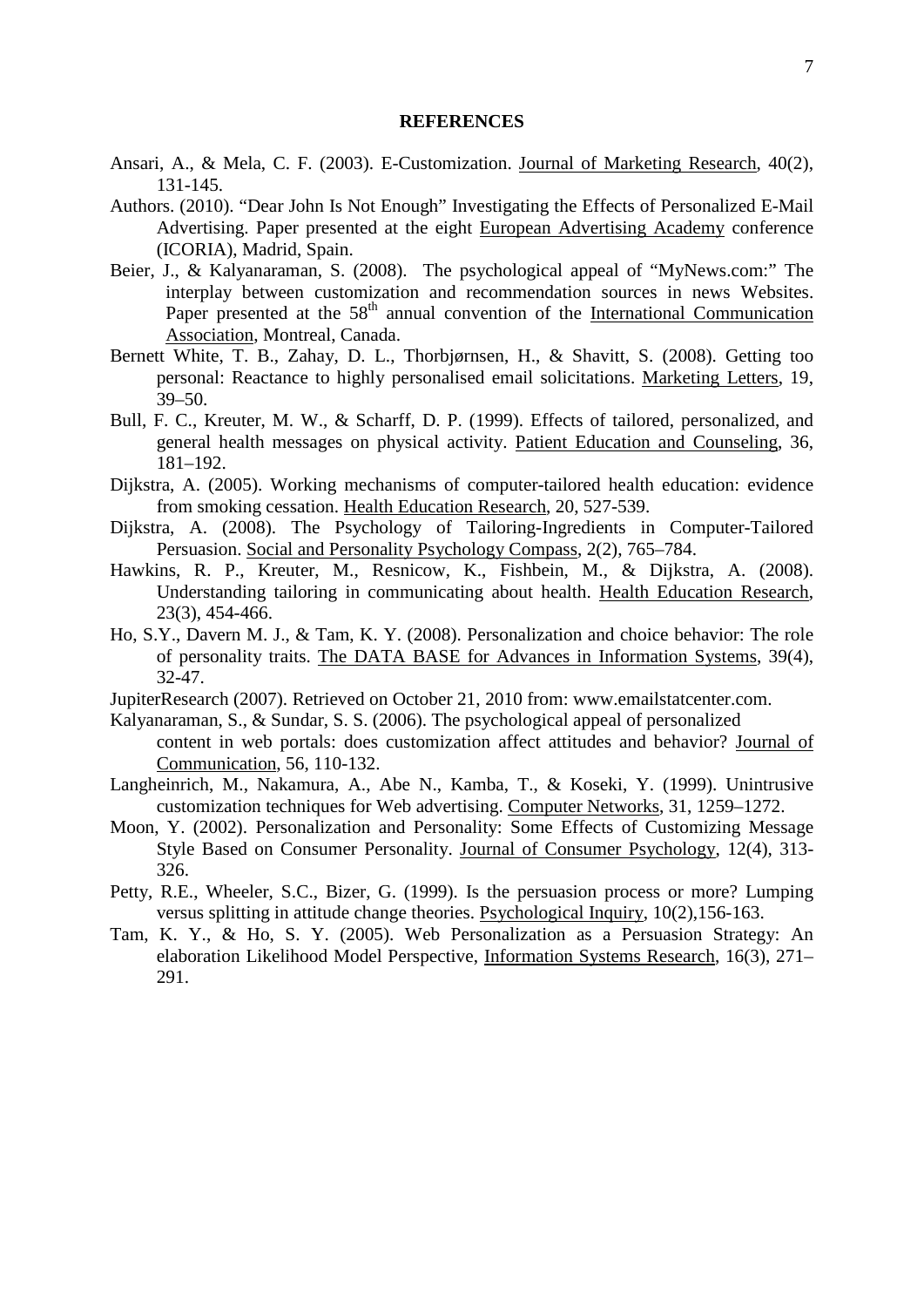

*Figure 1.* Condition x need for cognition interaction on attention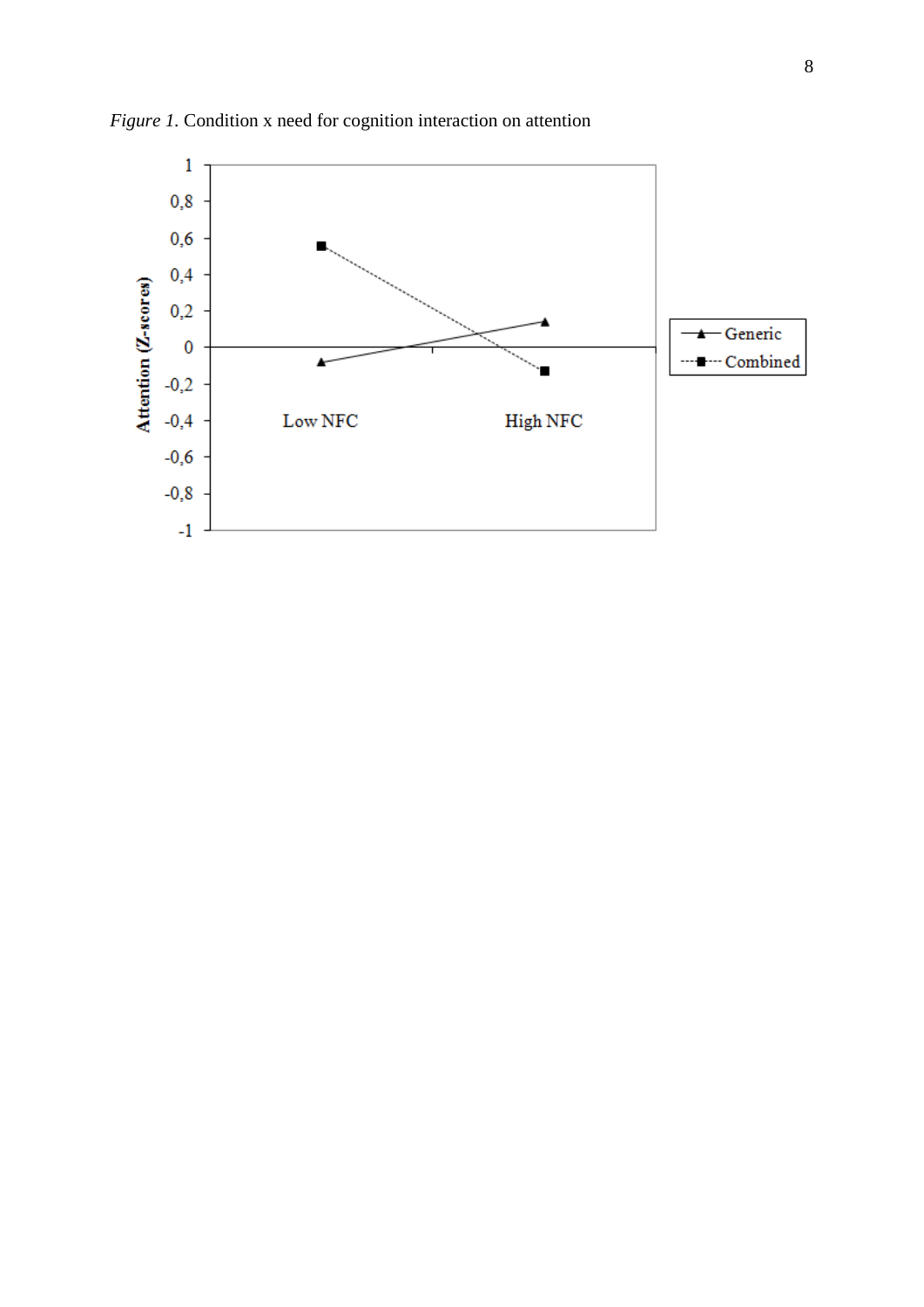

*Figure 2*. Condition x privacy concerns interaction on evaluation (message)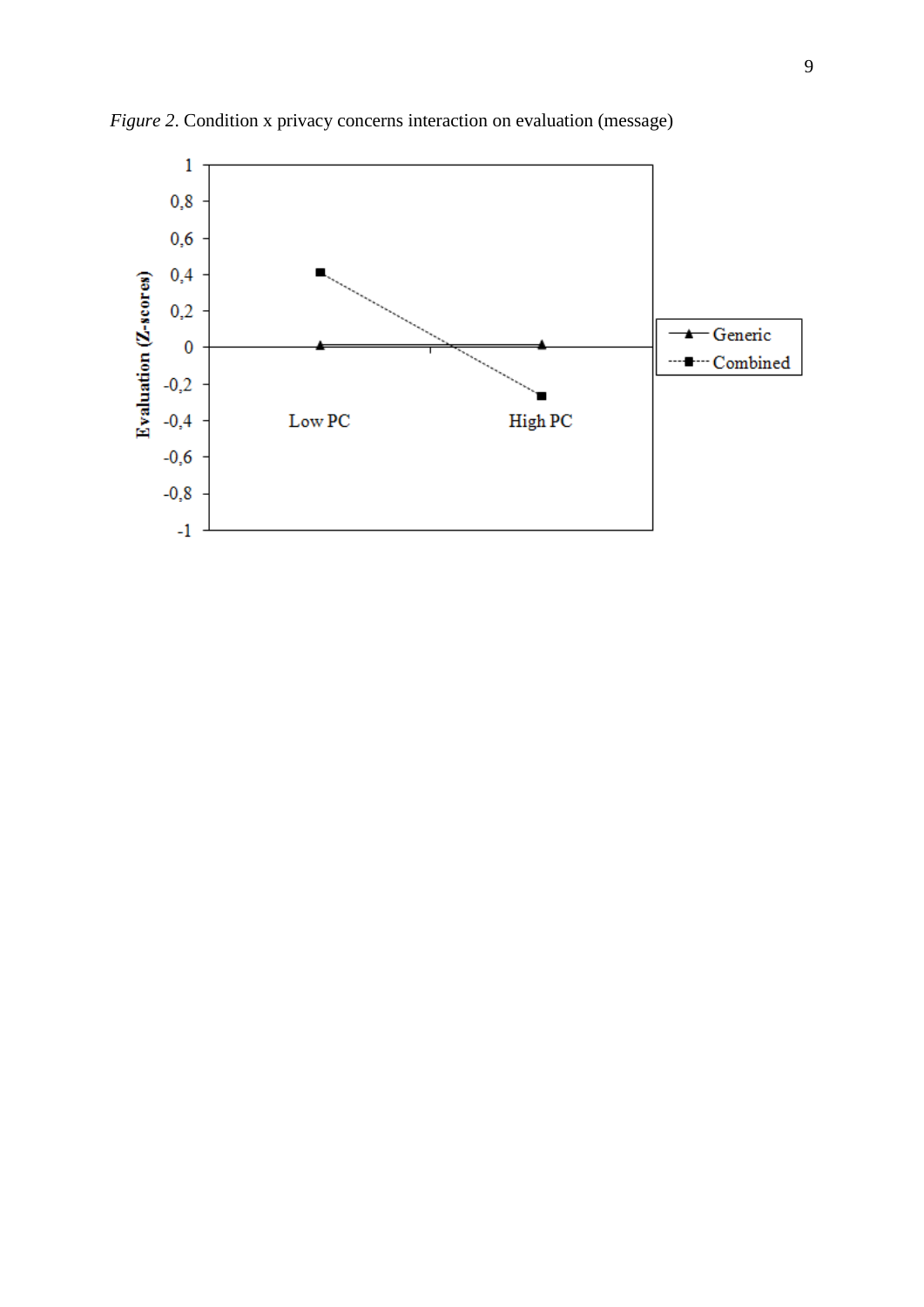

*Figure 3*. Condition x privacy concerns interaction on positivity (thoughts)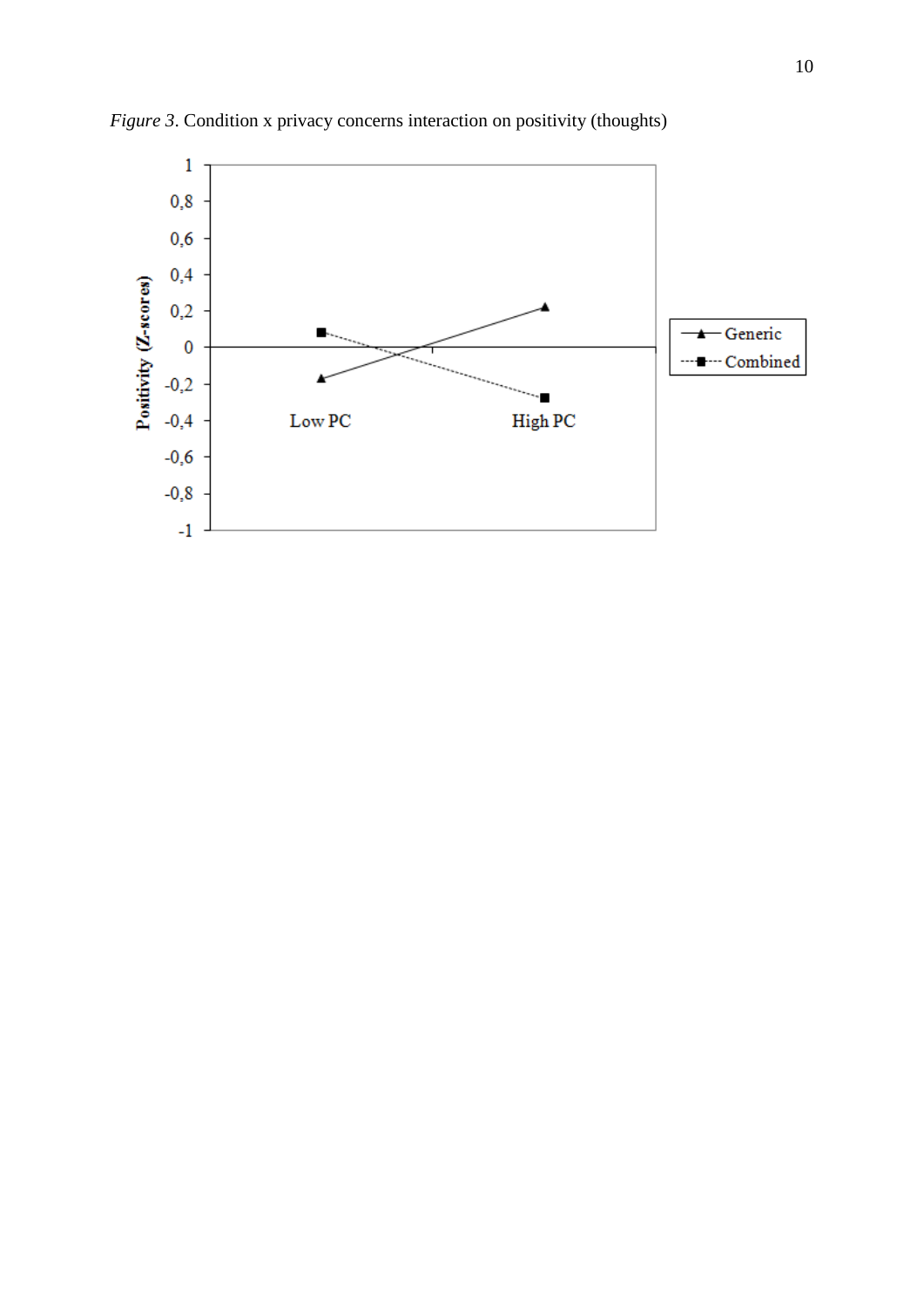| Condition           | Mean | Std. Deviation |  |
|---------------------|------|----------------|--|
| Generic             | 2.90 | .66            |  |
| Raising expectation | 2.89 | .78            |  |
| Identification      | 3.15 | .64            |  |
| Contextualization   | 3.04 | .80            |  |
| Combined            | 3.45 | -77            |  |

Table 1. *Manipulation Check*